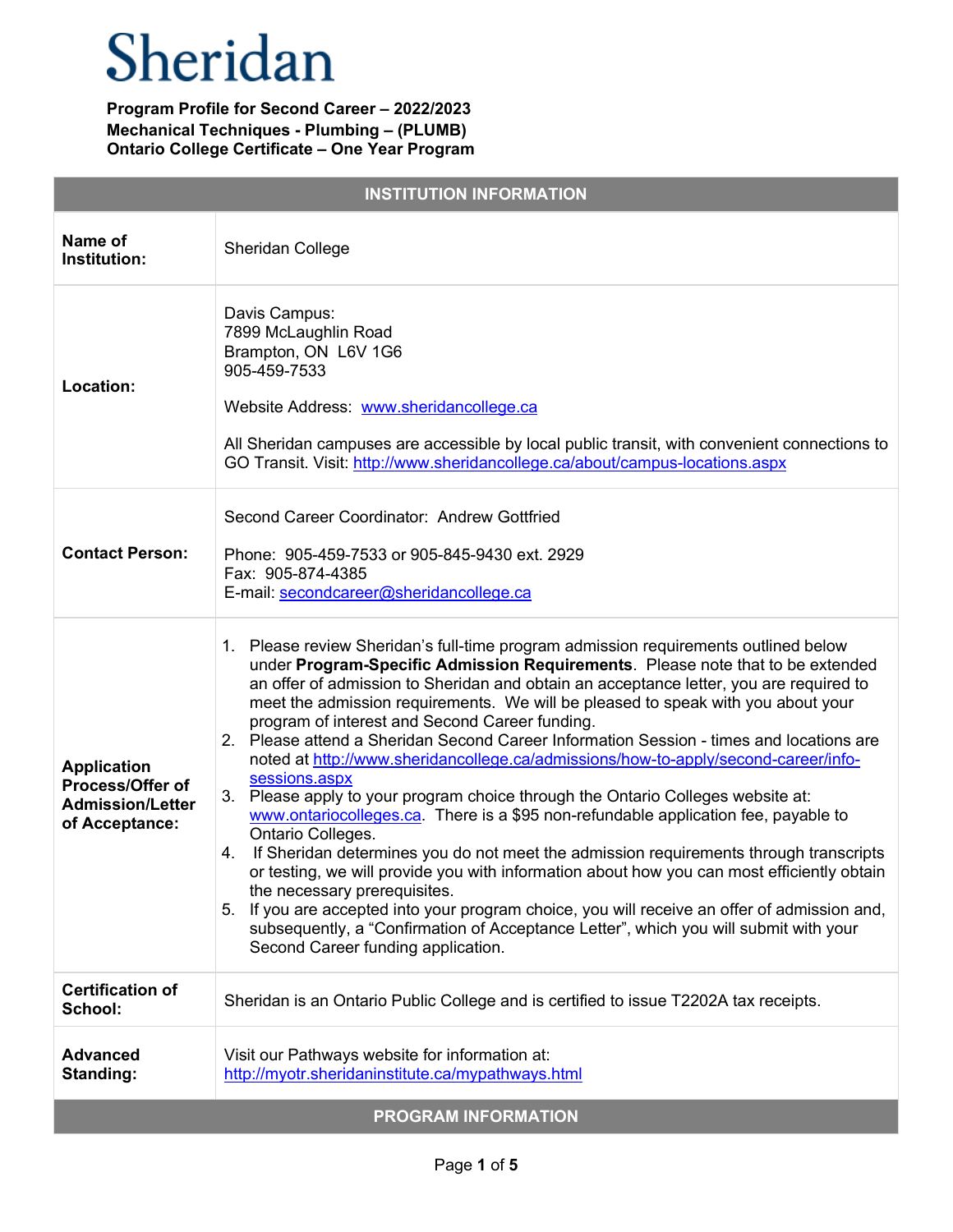| Program Name/<br><b>Credential:</b>                                                      | Mechanical Techniques - Plumbing<br><b>Ontario College Certificate</b>                                                                                                                                                                                                                                                                                                                                                                                                                                                                    |
|------------------------------------------------------------------------------------------|-------------------------------------------------------------------------------------------------------------------------------------------------------------------------------------------------------------------------------------------------------------------------------------------------------------------------------------------------------------------------------------------------------------------------------------------------------------------------------------------------------------------------------------------|
| <b>Program-Specific</b><br><b>Admission</b><br><b>Requirements:</b>                      | https://www.sheridancollege.ca/programs/mechanical-techniques-<br>plumbing#tab=admission-requirements                                                                                                                                                                                                                                                                                                                                                                                                                                     |
| <b>Program Offered</b><br><b>SEPTEMBER 2022</b><br><b>Start/End dates by</b><br>semester | Sept. 6, 2022<br>Jan. 9, 2023<br>$\mathbf{1}$<br>2 <sup>1</sup><br>To<br>To<br>Dec. 16, 2022<br>Apr. 21, 2023                                                                                                                                                                                                                                                                                                                                                                                                                             |
| <b>Program Offered</b><br><b>JANUARY 2023</b><br><b>Start/End dates by</b><br>semester   | Jan. 9, 2023<br>May 8, 2023<br>$\mathbf{1}$<br>2 <sub>1</sub><br>To<br>To<br>Aug. 18, 2023<br>Apr. 21, 2023                                                                                                                                                                                                                                                                                                                                                                                                                               |
| <b>Program Offered</b><br><b>MAY 2023</b><br><b>Start/End dates by</b><br>semester       | Sept.5, 2023<br>May 8, 2023<br>To<br>$\mathbf{1}$<br>2 <sup>1</sup><br>To<br>Aug. 18, 2023<br>Dec. 15, 2023                                                                                                                                                                                                                                                                                                                                                                                                                               |
| Program Length/<br><b>Hours/Weeks:</b>                                                   | This is a 1 year full time program: 2 semesters of 15 weeks each with 1 reading (break)<br>week.<br>Classes are approximately 18 to 28 hours per week; hours are between<br>8:00a.m. and 10:00p.m., Monday to Friday.<br>Programs starting in September have a holiday break of approximately 3 weeks.<br>Programs starting in January and May run continuously over 8 months (no summer<br>break), with two weeks between semesters.<br>Students will be notified about their class schedule prior to the beginning of each<br>semester. |
| <b>Class Size:</b>                                                                       | Approximately 35                                                                                                                                                                                                                                                                                                                                                                                                                                                                                                                          |
| <b>Course Outline:</b>                                                                   | https://www.sheridancollege.ca/programs/courses/course-outline-search                                                                                                                                                                                                                                                                                                                                                                                                                                                                     |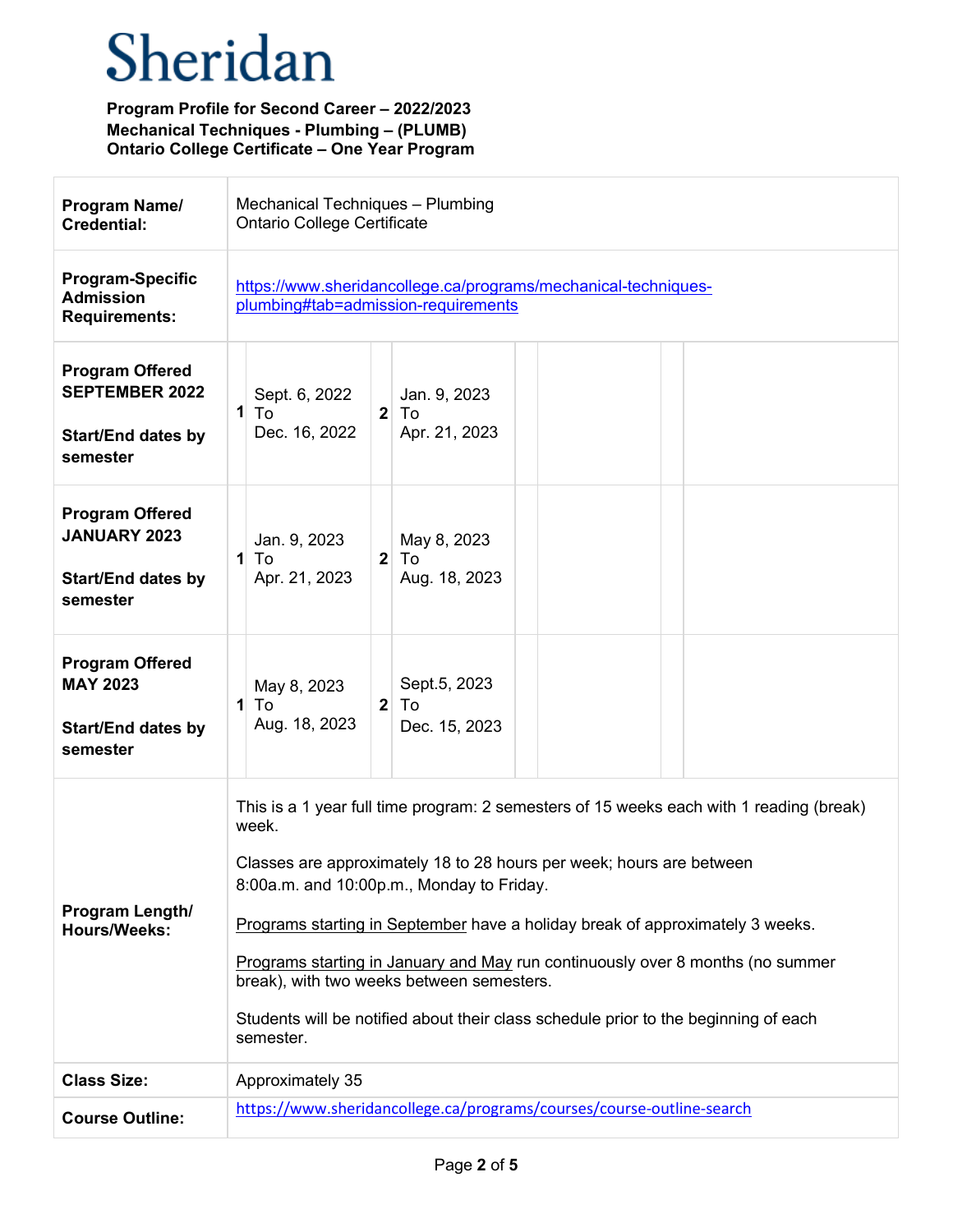| <b>Registration Fee:</b><br>(applicable at time<br>of publication -<br>subject to change<br>without notice) | The \$95 non-refundable application processing fee paid to Ontario Colleges covers<br>application processing for one application cycle.                                                                                                                                                                                                                                                                                                                                                                                        |
|-------------------------------------------------------------------------------------------------------------|--------------------------------------------------------------------------------------------------------------------------------------------------------------------------------------------------------------------------------------------------------------------------------------------------------------------------------------------------------------------------------------------------------------------------------------------------------------------------------------------------------------------------------|
| <b>Annual Tuition:</b><br>(applicable at time<br>of publication -<br>subject to change<br>without notice)   | https://www.sheridancollege.ca/programs/mechanical-techniques-plumbing#tab=fees-and-<br>financial-aid<br>Tuition fees are regulated by the Ministry of Advanced Education and Skills Development<br>and a change could be made by action of the Ontario Government.<br>As the Fee Guide is prepared in advance, Sheridan reserves the right to make changes<br>due to errors and omissions. Additional fees will apply for some programs with a modified<br>curriculum. All information provided is current as of publication. |
| Parking:<br>(applicable at time<br>of publication -<br>subject to change<br>without notice)                 | https://epark.sheridancollege.ca/                                                                                                                                                                                                                                                                                                                                                                                                                                                                                              |
| <b>Book Costs:</b><br>(applicable at time<br>of publication -<br>subject to change<br>without notice)       | Approximately \$630.00 for the first semester - includes 5% tax.<br>No textbooks are required for the second semester.                                                                                                                                                                                                                                                                                                                                                                                                         |
| <b>Other Costs:</b>                                                                                         | <b>Mandatory Safety Footwear</b><br>Work boots with steel toe and sole (CSA Green Patch) - Approximately \$150<br>Mandatory Safety Glasses with clear lenses and side protection (CSA approved)<br>- Approximately \$15.00<br>Locker Fee - \$15 for one semester, \$25 for two semesters, and \$35 for one academic<br>year (September – August). All students must provide their own lock. Payment will be by<br>debit or credit card only.<br>Please note ALL COSTS are approximate and subject to change without notice.    |
| <b>Payment Policy for</b><br><b>Second Career:</b>                                                          | Please refer to your Fees Invoice for tuition deadlines as dates vary depending on when<br>you accept an offer.                                                                                                                                                                                                                                                                                                                                                                                                                |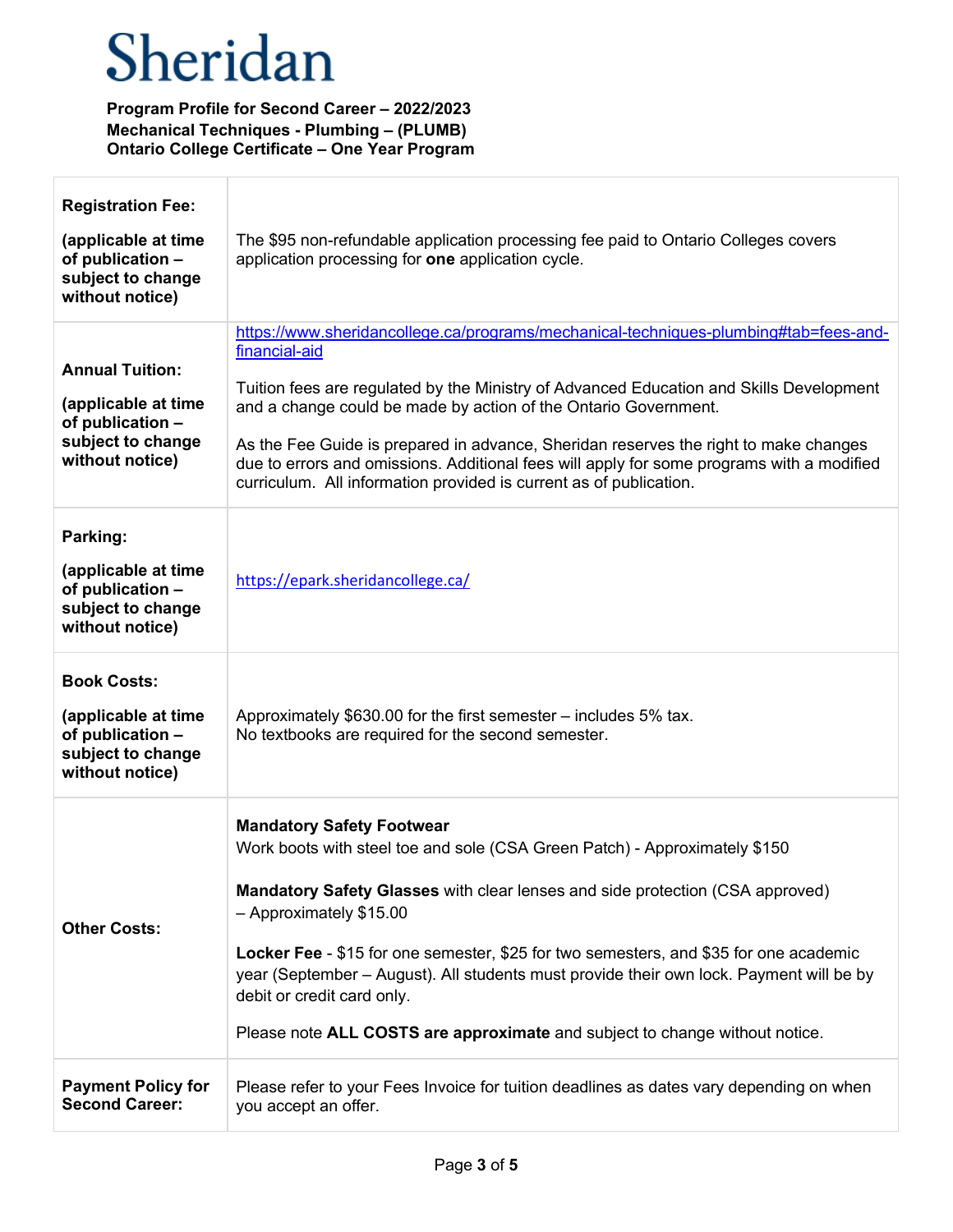$\overline{1}$ 

| <b>Withdrawal/Refund</b><br>Policy:                              | Students must officially withdraw from Sheridan post-secondary programs via the<br>"Application for Term or Complete Program Withdrawal" form by the 10 <sup>th</sup> day of scheduled<br>classes<br>All fees are subject to a \$500 non-refundable registration charge, in accordance with<br>policy set by the Ministry of Advanced Education and Skills Development.<br>Any refund, less the non-refundable registration charge, will be refunded to the student in<br>the form of a cheque. Students who pay for two or more terms in advance will receive a<br>full refund of second semester fees providing the withdrawal is received prior to the fee<br>payment deadline date of the subsequent term.<br>Please note: As a Second Career-funded student, all refunds are to be returned to your<br>funder. |
|------------------------------------------------------------------|---------------------------------------------------------------------------------------------------------------------------------------------------------------------------------------------------------------------------------------------------------------------------------------------------------------------------------------------------------------------------------------------------------------------------------------------------------------------------------------------------------------------------------------------------------------------------------------------------------------------------------------------------------------------------------------------------------------------------------------------------------------------------------------------------------------------|
| <b>Your Second Career</b><br>and Career<br><b>Opportunities:</b> | https://www.sheridancollege.ca/programs/mechanical-techniques-plumbing#tab=careers                                                                                                                                                                                                                                                                                                                                                                                                                                                                                                                                                                                                                                                                                                                                  |
| <b>Method of</b><br>Instruction:                                 | Courses are instructor-led. Students will engage in a variety of applied learning and<br>experiential activities and will complete projects.                                                                                                                                                                                                                                                                                                                                                                                                                                                                                                                                                                                                                                                                        |
| <b>Equipment</b><br><b>Availability:</b>                         | Students will have access to computers in open access computer labs.                                                                                                                                                                                                                                                                                                                                                                                                                                                                                                                                                                                                                                                                                                                                                |
| <b>Instructor</b><br><b>Qualifications:</b>                      | Our faculty is hired based on a combination of industry experience and academic<br>qualifications. Most full-time faculty have relevant Master's degrees and/or professional<br>certifications where applicable.<br>Our faculty is provided with opportunities to engage in professional development to ensure<br>currency in their field and proficiency in teaching adults.                                                                                                                                                                                                                                                                                                                                                                                                                                       |
| <b>Curriculum Design:</b>                                        | All programs are designed and kept up to date with input from Program Advisory<br>Committees which include representation from employers and industry organizations.<br>The Centre for Teaching and Learning at Sheridan oversees the design of new programs<br>and courses and maintains a schedule of program review to keep programs up to date.                                                                                                                                                                                                                                                                                                                                                                                                                                                                 |